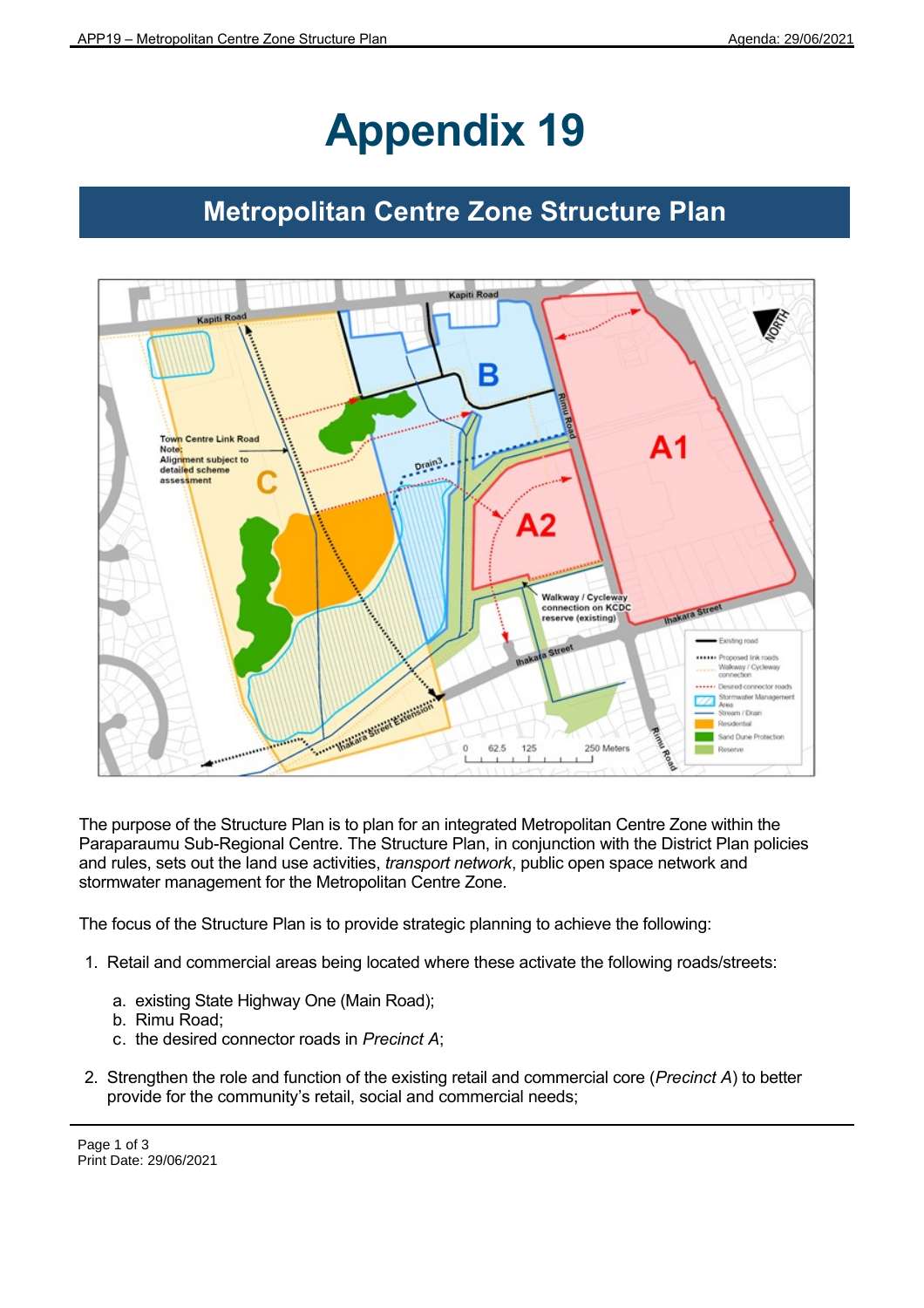- 3. Provide for *residential activities* to encourage medium density residential development to occur close to the town centre;
- 4. Clustered community facilities (in Precinct B);
- 5. Provide for *commercial*, limited *retail* and *residential activities* (in *Precinct C*);
- 6. Provide for a large consolidated stormwater management area and if practicable, wetland to provide for ecological and amenity values;
- 7. Recreational opportunities along the Wharemauku Stream, Drain 3, other stormwater management and wetland areas, and in *Precinct B*;
- 8. Increased connectivity (the road, cycle and walkway network) throughout the area which does not impede proposed link roads and desired connector roads shown on the Structure Plan; and
- 9. A link road between the Kapiti Road/Arawhata Road intersection and the *Ihakara Street extension* that provides a strategic east-west transport and freight connection, alleviates traffic issues on Kapiti Road, and enables connections to desired connector roads.

The Metropolitan Centre Zone Structure Plan identifies Precinct A, B and C within the Metropolitan Centre Zone. Part of Precinct B is located within the Open Space Zone. The precinct boundaries shown on the Structure Plan are indicative and precise precinct boundaries are identified in the District Plan Maps. The purpose and role of each precinct is set out in MCZ-P2.

The key elements of the Metropolitan Centre Zone Structure Plan are:

- an integrated transport network including the proposed link road, the *Ihakara Street Extension* and desired connector roads;
- land use activities (including retail, commercial, community and civic, residential, open space/stormwater and landscape buffer);
- dune protection area;
- walkways/cycleways;
- streams/drains; and
- **•** stormwater management areas.

The Structure Plan provides for the development of a transport network which will increase connectivity through and to the Metropolitan Centre Zone. Because of the current lack of connectivity in the Metropolitan Centre Zone, traffic thresholds are required at this time to manage traffic effects.

The Structure Plan also provides for a range of land use activities which are appropriate within the Paraparaumu Sub-Regional Centre. The location, scale and design of these activities are managed through the rules and standards.

*Precinct A* is the primary retail precinct. A full range of r*etail activities* is enabled in *Precinct A. Precinct A* includes two parts: the existing commercial mall and large format retail area between State Highway 1 and Rimu Road, identified as Precinct A1, and the area to the west of Rimu Road, identified as Precinct A2. These two areas are distinguished in the Metropolitan Centre Zone rules.

**Precinct B** is the civic precinct. The provision for civic and community activities within the Metropolitan Centre ensures that a wide range of centres activities, appropriate to the role of the Paraparaumu Sub-Regional Centre is provided for. The indicative stormwater management area has been identified for the management of stormwater and flood hazards within the Metropolitan Centre Zone. This area will